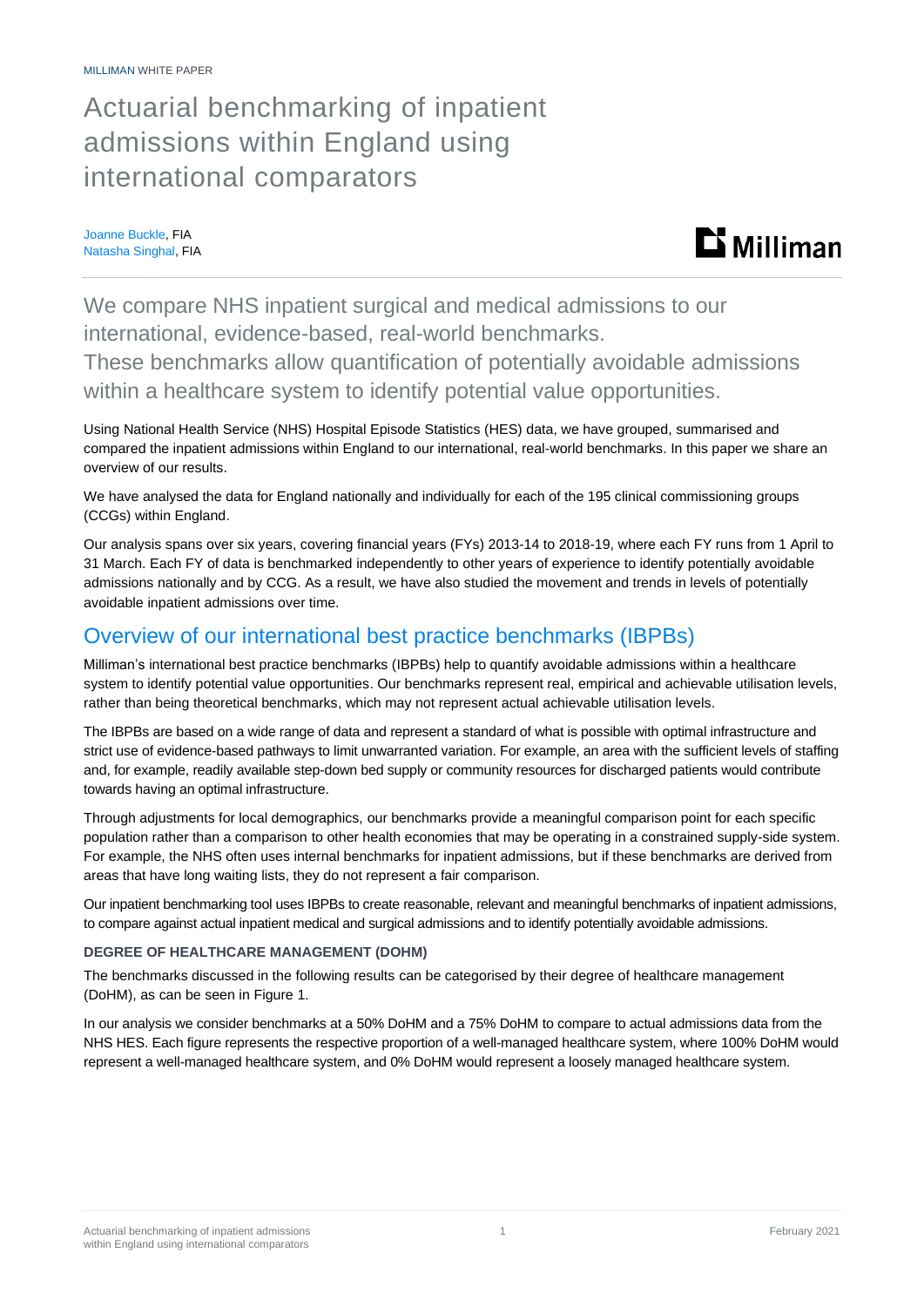Using our benchmarks, we are able to classify healthcare systems by their degrees of health management. This is often an indication of a system's:

- Compliance to evidence-based care guidelines
- Access or restrictions to services
- Use of incentives (e.g., overuse, outcome-based, not linked to cost control or perverse)



We use our Milliman Clinical Categories (MCCs) as a grouping mechanism for admissions. MCCs are based on the clinical characteristics of each individual inpatient admission, and are mapped to the respective coding classifications of the benchmarks and NHS HES data. MCC's provide a means to compare the actual and expected admissions in a clinically meaningful way across different systems that use different coding classifications.

### Admissions in England

Total admissions have increased over time within the NHS, despite research showing that the number of NHS hospital beds in England has reduced<sup>1</sup> over the same period.

Figure 2 shows the number of inpatient admissions per 1,000 lives, split by medical and surgical procedures, and elective and emergency, in England over the past six financial years.



#### **FIGURE 2: SURGICAL AND MEDICAL INPATIENT ADMISSIONS PER 1,000 LIVES, BY EMERGENCY AND ELECTIVE**

The HES data shows an increasing pattern in the total inpatient admissions per 1,000 lives year on year, with both total medical and total surgical admissions per 1,000 having increased in aggregate from FY 2013-14 to FY 2018-19.

Medical admissions per 1,000 lives dip in the total number per 1,000 by year from FY 2016-17 to FY 2017-18, with surgical admissions per 1,000 lives increasing between the same years. The movement is seen to impact elective admissions directly, with emergency admissions showing a continued increasing trend in admissions per 1,000 lives in both medical and surgical groups.

<sup>1</sup> The King's Fund (March 2020). NHS Hospital Bed Numbers: Past, Present, Future. Retrieved 20 November 2020 from [https://www.kingsfund.org.uk/publications/nhs-hospital-bed-numbers#:~:text=The%20total%20number%20of%20NHS,patients%20](https://www.kingsfund.org.uk/publications/nhs-hospital-bed-numbers#:~:text=The%20total%20number%20of%20NHS,patients%20treated%20has%20increased%20significantly) [treated%20has%20increased%20significantly.](https://www.kingsfund.org.uk/publications/nhs-hospital-bed-numbers#:~:text=The%20total%20number%20of%20NHS,patients%20treated%20has%20increased%20significantly)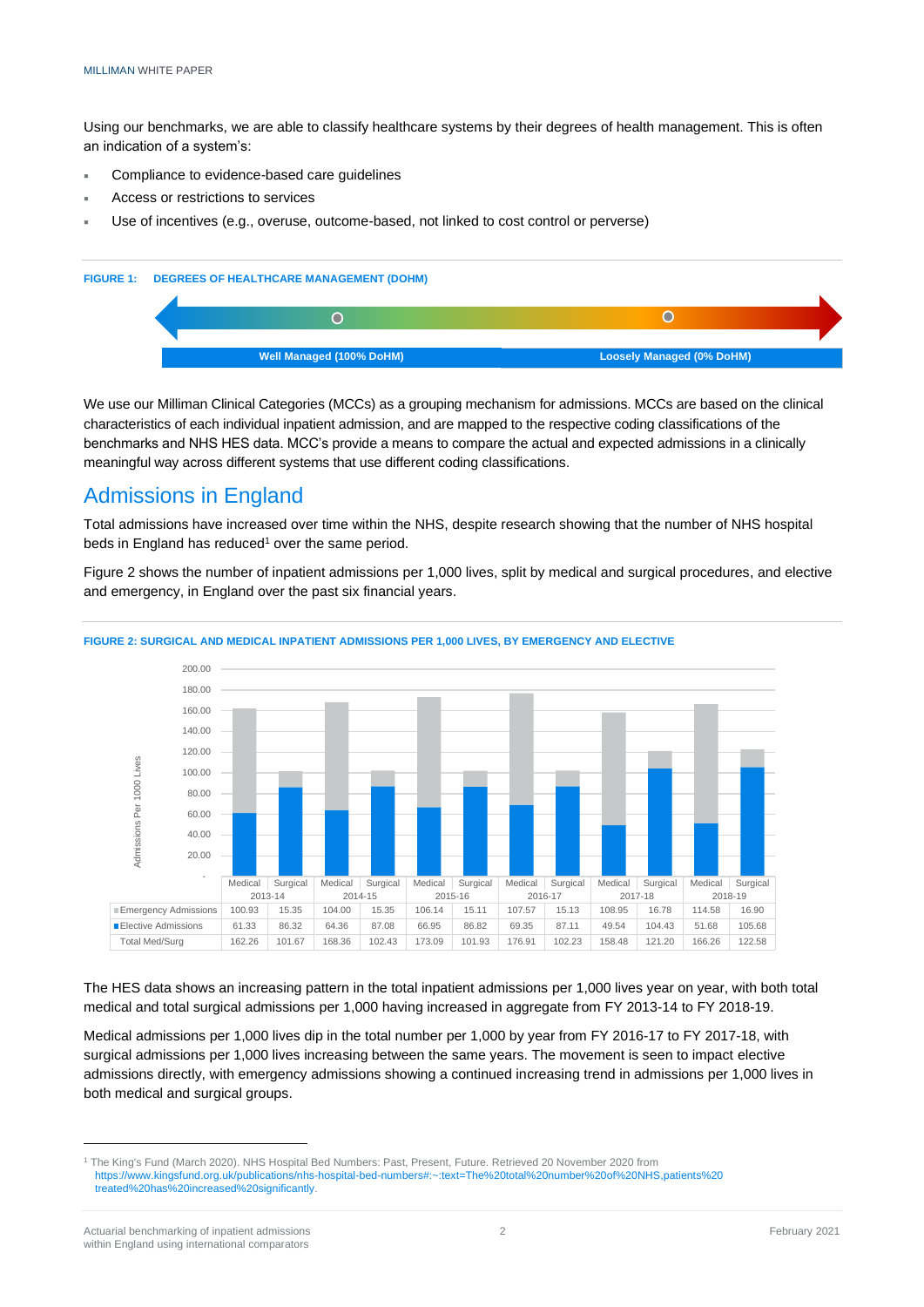Both medical and surgical procedures consist of elective and emergency admissions, but the majority of emergency admissions are medical procedures. Emergency admissions make up more than half of all medical inpatient admissions every year.

### **ACTUAL ADMISSIONS OVER ENGLAND BY MCC IN FY 2018-19 VS. THE EXPECTED ADMISSIONS FROM A 50% DOHM BENCHMARK**

Figure 3 compares actual admissions per 1,000 lives by MCC category to the 50% DoHM benchmark, by MCC categories, in England in FY 2018-19.

The count of actual admissions per 1,000 lives is much higher than the expected admissions at a 50% DoHM for nearly all MCC categories.

The top five MCC categories with the highest actual admissions per 1,000 lives for FY 2018-19 are:

- Surgical gastrointestinal (GI) and digestive
- Medical hematology
- Medical lung and respiratory
- Medical GI and digestive
- Surgical musculoskeletal

Higher counts of actual admission per 1,000 lives compared to the benchmark levels is a common theme also seen across a number of CCGs within England, when comparing their individual admissions to their respective benchmarks.

#### **FIGURE 3: ACTUAL 2018-19 ADMISSIONS PER 1,000 LIVES IN ENGLAND COMPARED TO EXPECTED ADMISSIONS AT 50% DOHM**



**Surgical** 40.0 35.0 lives Admissions per 1,000 lives 30.0  $000$ 25.0 Admissions per  $20.0$ 15.0 10.0 5.0  $0<sup>0</sup>$ Timfoidl Measons Remail UT! Gl/Oidestive  $\hat{\mathbb{Z}}$ **Wisc**  $\leftrightarrow^\circ$ System Skinl Bre o Genital **Unol**  $\mathcal{R}^{\delta}$ Expected admissions at 50% DoHM Actual elective admissions EActual emergency admissions

Actuarial benchmarking of inpatient admissions and the state of the state of the state of the state of the state of the state of the state of the state of the state of the state of the state of the state of the state of th within England using international comparators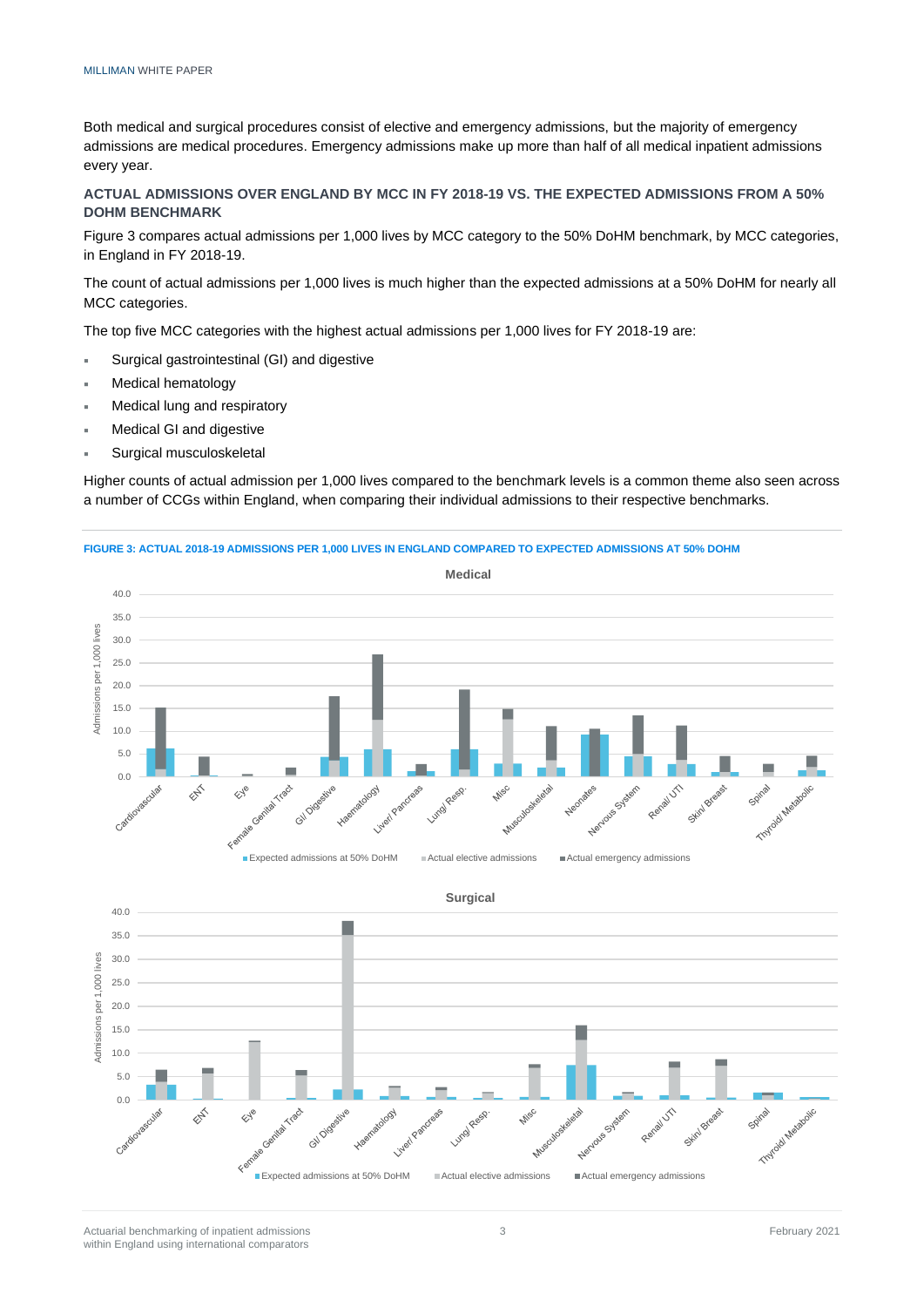# Identifying potentially avoidable admissions in England

### **POTENTIALLY AVOIDABLE ADMISSIONS IN ENGLAND**

By analysing the differences in the actual admissions and the expected admissions using our 50% DoHM benchmark, we identify potentially avoidable admissions. It is possible to identify trends over time in potentially avoidable admissions, as well clinical categories with the greatest number of potentially avoidable admissions.

Figure 4 is an overview of the potentially avoidable admissions identified over all ages within England, by each financial year, using a 50% DoHM benchmark. Over the period of six years, potentially avoidable admissions per 1,000 lives in England have increased by just over 12%.

There is a significant increase in the total potentially avoidable admissions per 1,000 lives in FY 2018-19, largely attributed to medical admissions with surgical admissions remaining relatively stable between the two years. There is no change in the total potentially avoidable admissions per 1,000 lives in England between FY 2016-17 and FY 2017-18.



**FIGURE 4: POTENTIALLY AVOIDABLE ADMISSIONS PER 1,000 LIVES FOR ENGLAND FROM 2013-14 TO 2018-19 USING A 50% DOHM BENCHMARK**

When splitting the above potentially avoidable admissions by those over and under age 65, as shown in Figures 5 and 6, a greater number of potentially avoidable admissions per 1,000 lives are seen for under-65s compared to over-65s. Both have similar patterns over the six-year period analysed.





Actuarial benchmarking of inpatient admissions and the state of the state of the state of the state of the state of the state of the state of the state of the state of the state of the state of the state of the state of th within England using international comparators

<sup>%</sup> E / A provides a view of the proportion of total actual admissions that are identified as potentially avoidable.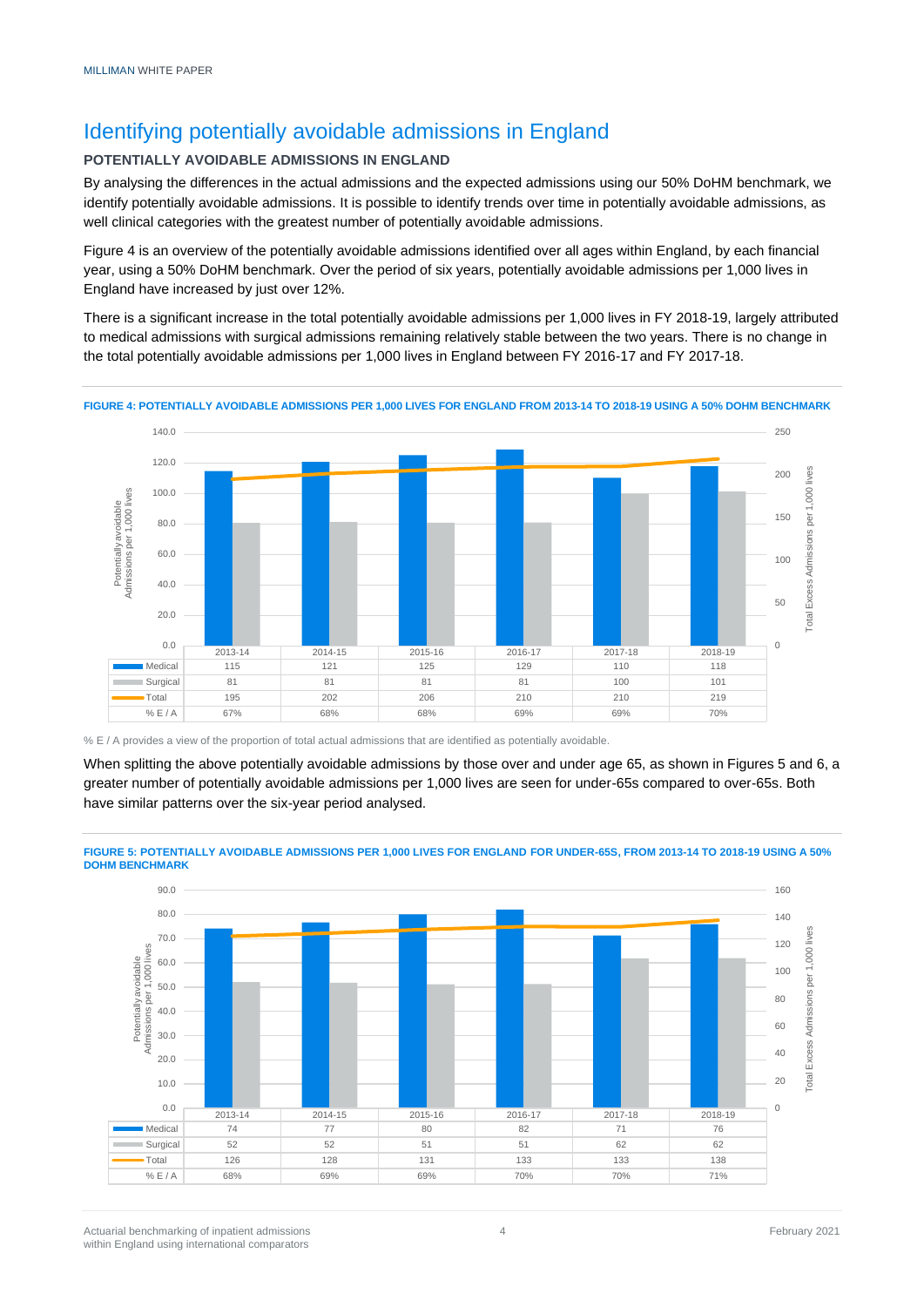

**FIGURE 6: POTENTIALLY AVOIDABLE ADMISSIONS PER 1,000 LIVES FOR ENGLAND FOR OVER-65S, FROM 2013-14 TO 2018-19 USING A 50% DOHM BENCHMARK**

### **AMBULATORY CARE SENSITIVE CONDITIONS**

NHS England identify emergency admissions for ambulatory care sensitive conditions (ACSCs) as conditions where effective community and primary care, together with case management, delivered in a timely manner, may potentially result in the prevention of a hospital admission. ACSCs comprise chronic long-term conditions and acute conditions which usually do not require a hospital admission, over all ages.

Analysis carried out by NHS Digital<sup>2</sup> on healthcare conditions where unplanned hospitalisations may be prevented or reduced identifies that the following seven conditions represent three-quarters of ACSCs spells:

- 1. Influenza and pneumonia
- 2. Chronic obstructive pulmonary disease (COPD)
- 3. Ear, nose and throat infections
- 4. Convulsions and epilepsy
- 5. Diabetes complications
- 6. Cellulitis
- 7. Asthma

Figure 7 shows the potentially avoidable admissions we identified over England, against a 50% DoHM benchmark. The five MCCs with the greatest number of potentially avoidable admissions are:

- Surgical GI/digestive
- Medical hematology
- Medical lung/respiratory
- Medical GI/digestive
- Surgical musculoskeletal

<sup>&</sup>lt;sup>2</sup> NHS Digital. Ambulatory Care Sensitive Conditions (ACSC). Retrieced 18 January 2020 fro[m https://digital.nhs.uk/data-and-information/data-tools-and](https://digital.nhs.uk/data-and-information/data-tools-and-services/data-services/innovative-uses-of-data/demand-on-healthcare/ambulatory-care-sensitive-conditions)[services/data-services/innovative-uses-of-data/demand-on-healthcare/ambulatory-care-sensitive-conditions](https://digital.nhs.uk/data-and-information/data-tools-and-services/data-services/innovative-uses-of-data/demand-on-healthcare/ambulatory-care-sensitive-conditions)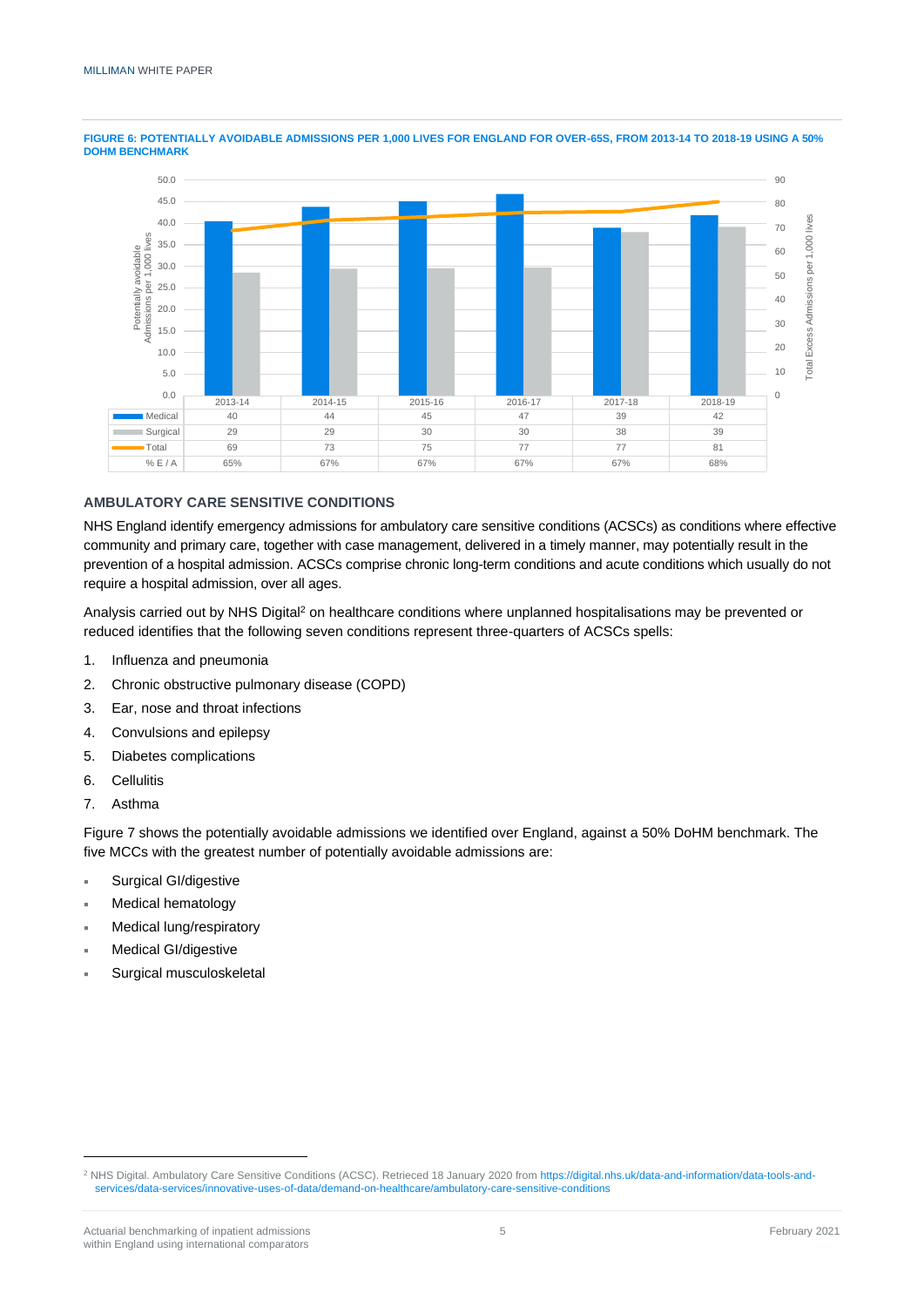

#### **FIGURE 7: POTENTIALLY AVOIDABLE ADMISSIONS PER 1,000 LIVES AT 50% DOHM BY MCC FOR 2018-19**

There is a reasonable degree of overlap between the seven conditions leading to ACSCs identified by NHS Digital and the top five MCCs we identified as having the greatest potentially avoidable admissions. In particular, influenza, pneumonia, asthma and COPD conditions are covered in medical lung and respiratory and diabetes related complications contribute to surgical and medical GI/digestive conditions.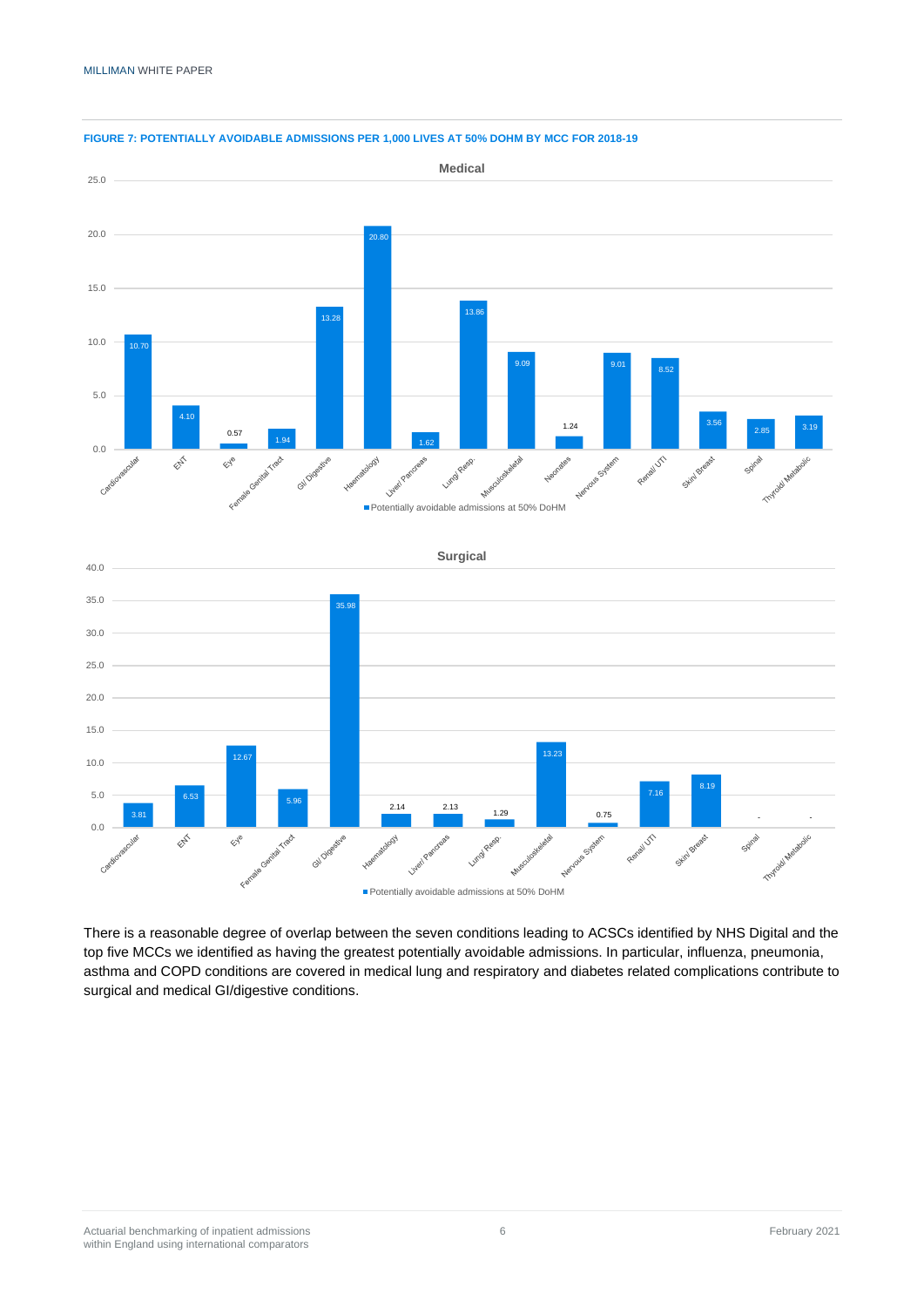# Potentially avoidable admissions by CCG

Figure 8 is a heat map showing the variation in potentially avoidable admissions per 1,000 lives identified in England using a 50% DOHM benchmark, by CCG, for FY 2018-19, with a magnified view of the CCGs in London in Figure 9.



The highest levels of potentially avoidable admissions are seen in the northern part of England, with Bradford City CCG having the highest potentially avoidable admissions per 1,000 lives, followed by Blackpool CCG, Knowsley CCG and Wirral CCG.

The levels of potentially avoidable admissions per 1,000 lives are comparatively lower in all CCGs within London, with the highest being Ealing CCG. Camden CCG has the fewest potentially avoidable admissions per 1,000 lives in not only London but the whole of England.

Looking at the above heat maps by medical and surgical admissions highlights differences in the variation in potentially avoidable admissions per 1,000 lives over England, with a greater proportion of potentially avoidable admissions linked to medical admissions rather than surgical. This is highlighted in the heat maps in Figure 10.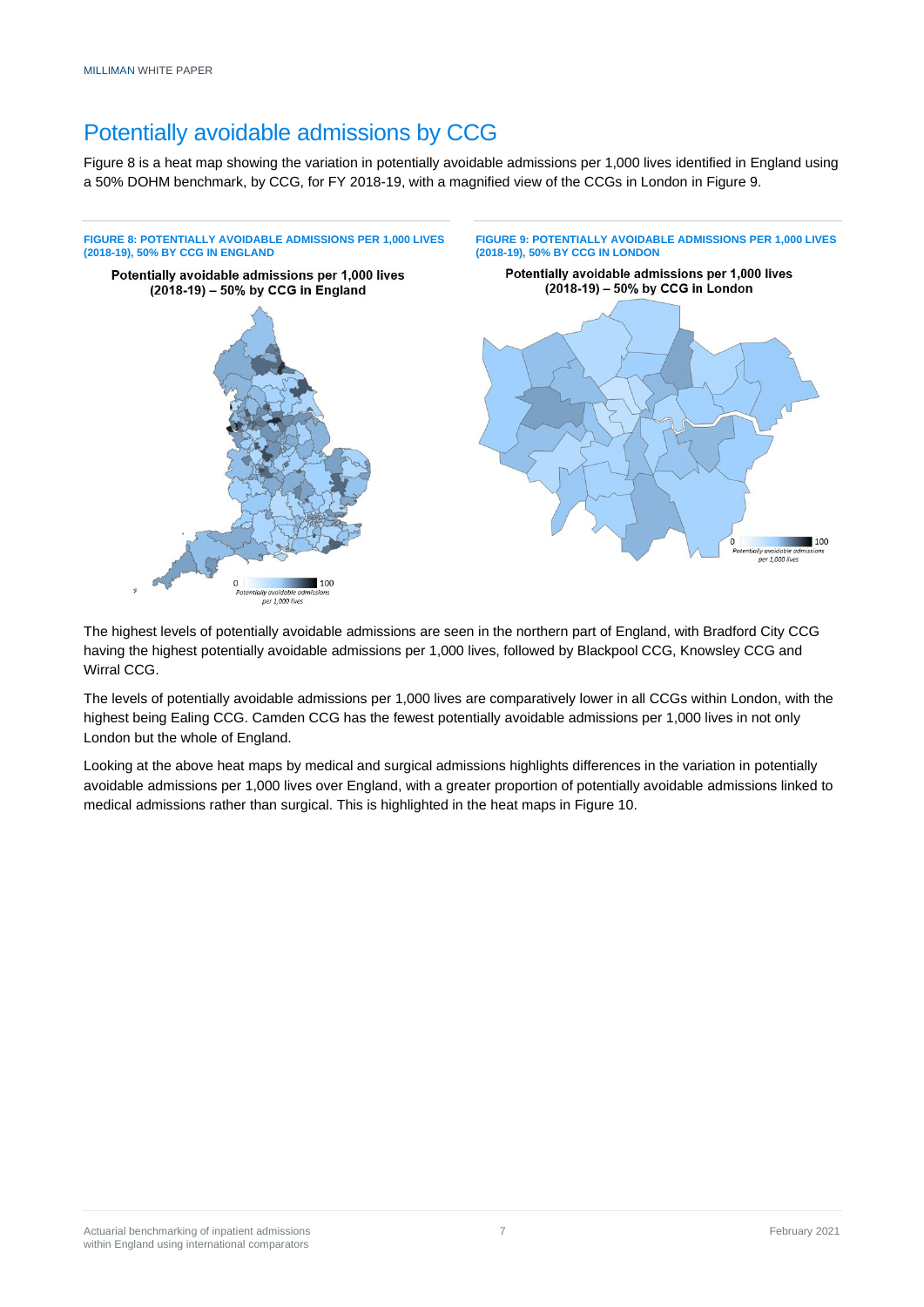

**FIGURE 10: MEDICAL AND SURGICAL POTENTIALLY AVOIDABLE ADMISSIONS, ENGLAND AND LONDON**

Medical potentially avoidable admissions per 1,000 lives  $(2018-19) - 50%$  by CCG in London



Surgical potentially avoidable admissions per 1,000 lives  $(2018-19) - 50%$  by CCG in London

 $\blacksquare$  25

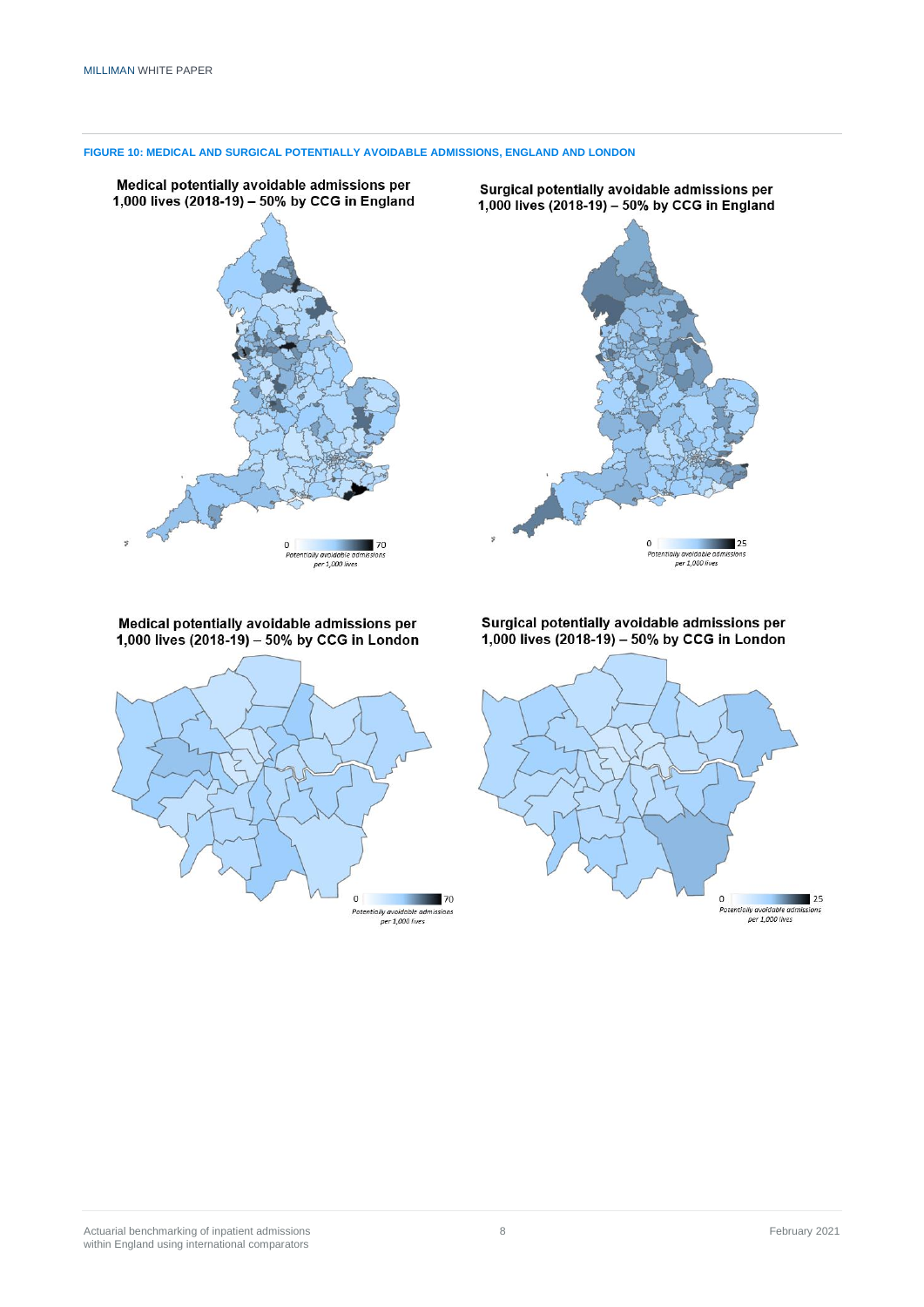#### **CCGS WITH THE HIGHEST AND LOWEST NUMBERS OF POTENTIALLY AVOIDABLE ADMISSIONS**

Potentially avoidable admissions have been identified by each of the 195 CCGs within England using the same methodology as the whole of England benchmarks. Using the demographics within each CCG, benchmarks are risk-adjusted for age and sex so that they are relevant and meaningful for the respective CCG.

Figures 11 and 12 provide a view of five CCGs with the highest and lowest numbers of total identified potentially avoidable admissions per 1,000 lives in FY 2018-19, by MCC categories using a 50% benchmark.



#### **FIGURE 11: FIVE CCGS WITH THE HIGHEST NUMBERS OF POTENTIALLY AVOIDABLE ADMISSIONS PER 1,000 LIVES IN 2018-19**





Though there is variation in the relative levels of potentially avoidable admissions per 1,000 lives over the different MCC categories, the overall distribution is fairly similar, with the categories with the highest levels of potentially avoidable admissions per 1,000 lives found in similar categories.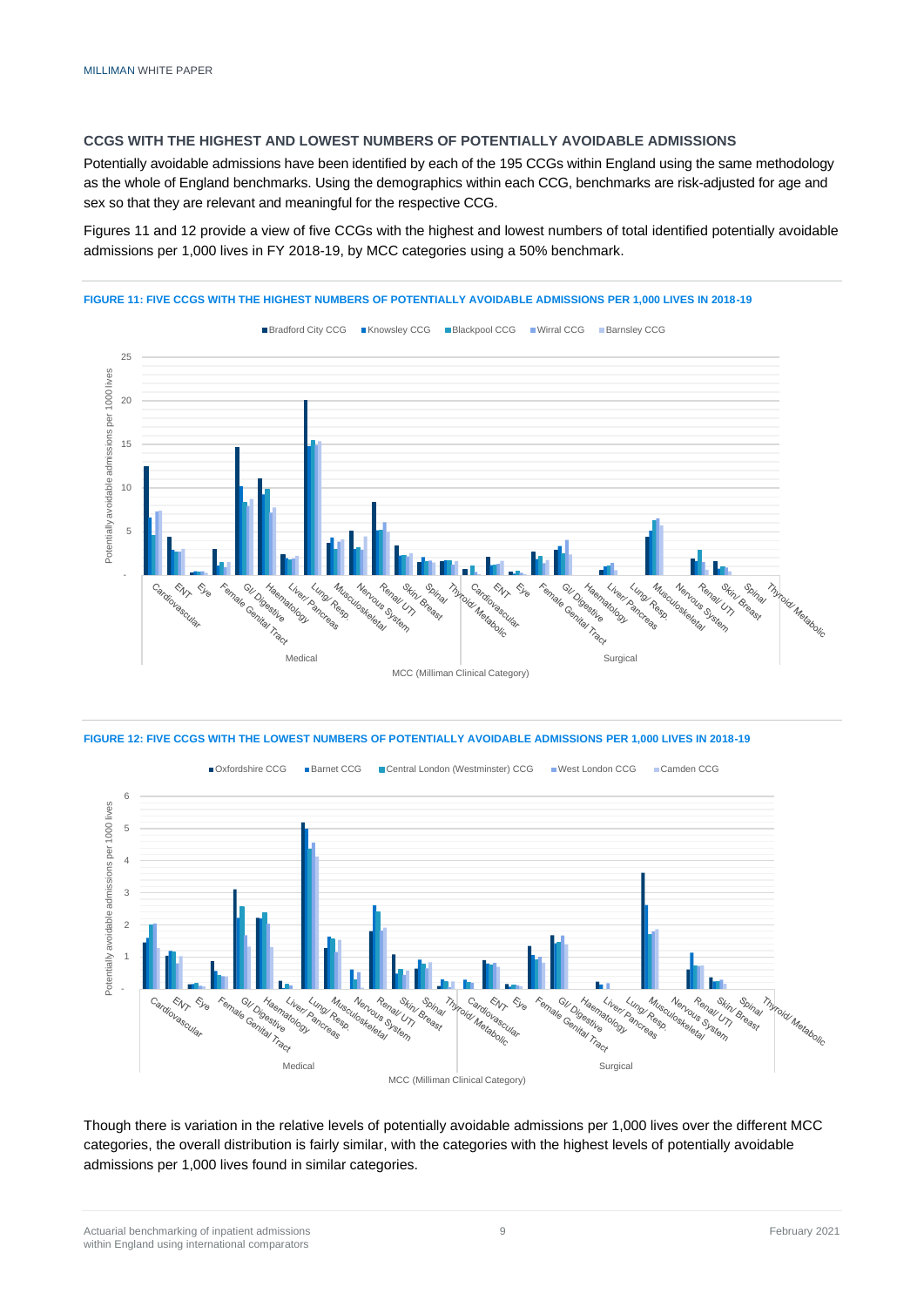Using the NHS RightCare tool "Similar 10 CCG Explorer Tool"<sup>3</sup> to explore CCGs similar to Bradford City CCG, which was identified as having the greatest number of potentially avoidable admissions per 1,000 lives in FY 2018-19, we see that that Knowsley CCG and Blackpool CCG are two of three CCGs with the most similar deprivation within their population to Bradford CCG. Whilst the data in our model is risk-adjusted for the age and sex distribution of each CCG, it does not account for the social determinants of health or other factors such as ethnicity. This means that the benchmarks in areas with high levels of health burden due to factors other than age may potentially be understated.

# Tackling avoidable admissions

A view of actual admissions against a real-world, achievable benchmark allows an organisation to identify areas to further investigate when considering methods to reduce inefficiencies within a healthcare system. However, such analysis needs to be backed up by detailed clinical investigation to determine whether those value opportunities can be realised.

Our benchmarks allow a comparison to actual data at a more granular level since each MCC group consists of a number of subcategories, each benchmarked individually and independently. It is possible to use the subcategories to develop specific interventions that are most meaningful for a particular health system. Once implemented, these interventions can be tracked against the benchmark in the future.

Therefore, through the use of past data, and the corresponding benchmarks, it is possible to target efforts in specific geographic areas. Our MCCs provide benchmarks at a high level (e.g., all cardiovascular procedures) or a more granular and targeted level (e.g., cardiac valve procedures only), and therefore allow us to flex the analysis based on the type of intervention under consideration.

By identifying potentially avoidable admissions, CCGs and primary care professionals can work together to identify members of the population who, through community-based or other interventions, may reduce the likelihood or the clinical severity of a hospital admission in the future.

Where there may be a high number of potentially avoidable admissions, such as GI/digestive services, both medical and surgical, the use of targeted campaigns to educate the public on prevention and management, including services available within the community, could help address avoidable admissions.

Population health management (PHM) techniques are becoming the method of choice to help tackle preventable diseases through early interventions and the increased availability of a range of primary care and community services that are easily accessible to members of the public showing signs of specific conditions. Through combining the efforts of a PHM initiative and the results of this analysis, programmes can be introduced which can be measured specifically against changes in utilisation rates, and can be measured against the benchmark.

Through looking at CCGs individually in our analysis, we have seen a high level of variation in the number of potentially avoidable admissions per 1,000 lives across England. The variation also extends to the overall range of potentially avoidable admissions, by clinical description. The variation in potentially avoidable admissions highlights how greatly the requirements within each subpopulation, by CCG, vary, meaning that interventions specific to local areas are much more likely to succeed in reducing overall admissions in the country than a national-level policy.

<sup>3</sup> NHS. Similar 10 CCG Explorer Tool. Retrieved 20 November 2020 fro[m https://www.england.nhs.uk/publication/similar-10-ccg-explorer-tool/.](https://www.england.nhs.uk/publication/similar-10-ccg-explorer-tool/)